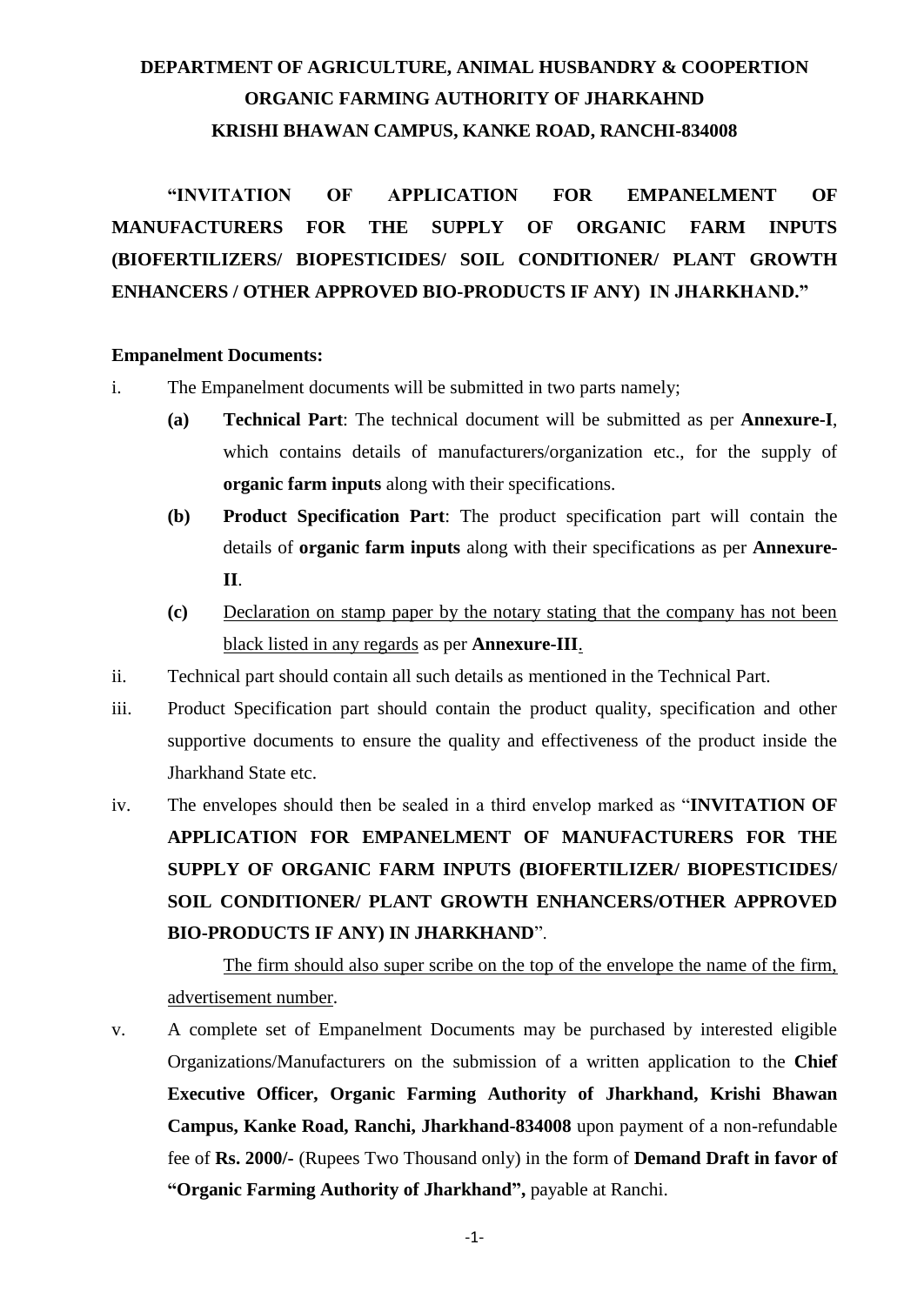vi. The Empanelment Documents may be purchased personally during office hours on all working days from 10:00 AM to 05:00 PM.

It may also be downloaded from **http://organicjharkhand.in** in which case, the fee in the form of demand draft should be enclosed with the empanelment documents at the time of submission.

- vii. The last date for submission of Empanelment documents is 28/10/2015 up to **16:00** hrs.
- viii. Empanelment documents can be submitted by hand or by post. If the Empanelment Documents is sent by post, the **OFAJ** will not be responsible for delay in postal transit.
- ix. Empanelment documents received after due date and time will be rejected.
- x. Empanelment document submitted to the Office must be
	- a. Page numbered and spirally binded.
	- b. Index must be attached with document.
	- c. Each paper attached with the document must be dully signed and stamped by the authorised person of the agency.
	- d. All documents must be submitted to the office with sealed envelope.
- xi. The **Chief Executive Officer, Organic Farming Authority of Jharkhand** reserves the right to cancel/postpone the date of receipt and opening of the tenders without bearing any liability, whatsoever, consequent upon such decision.

**Chief Executive Officer Organic Farming Authority of Jharkhand Ranchi**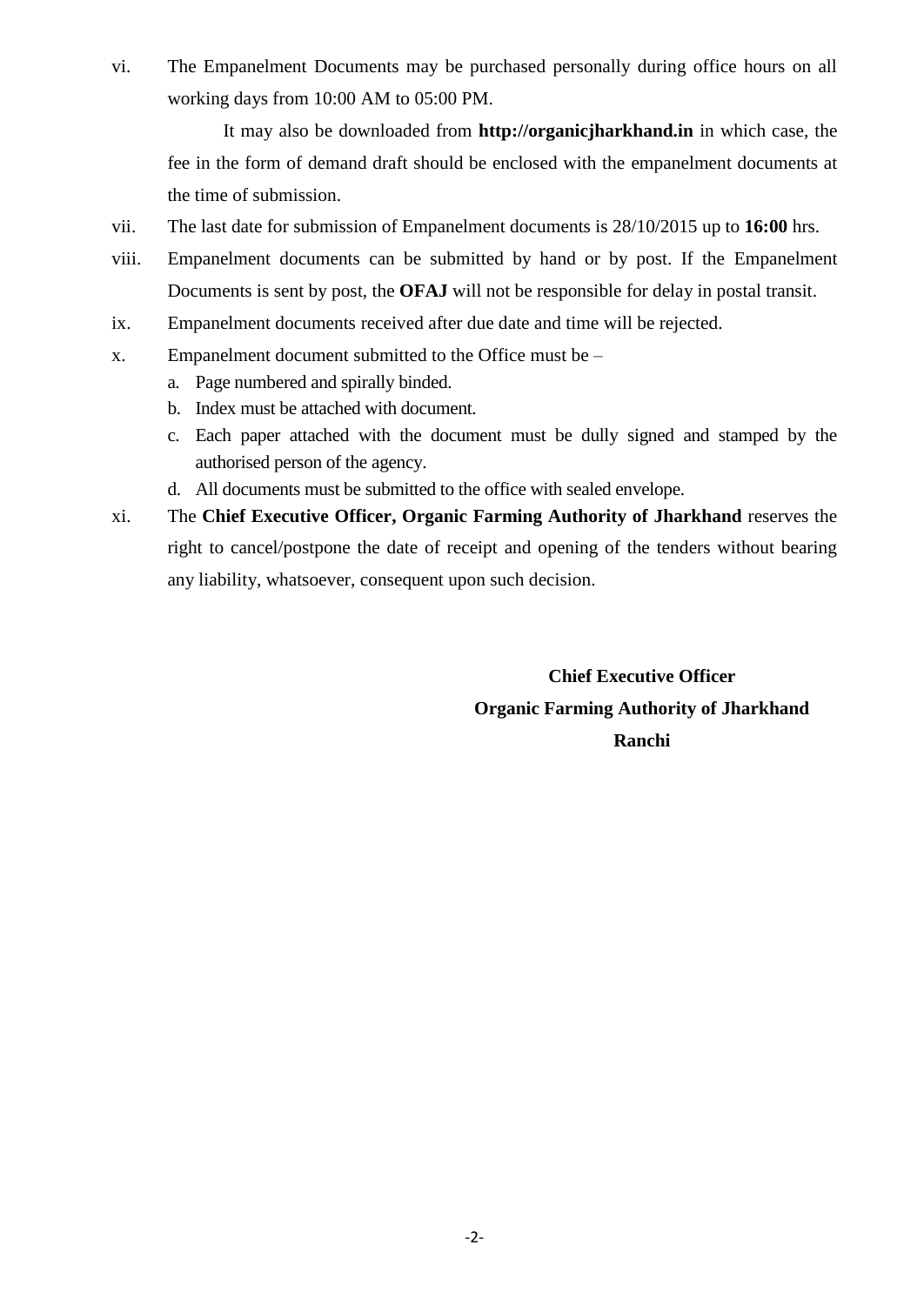#### **1.0. GENERAL INFORMATION:**

1.1. All Applications should be addressed to the **Chief Executive Officer, Organic Farming** 

**Authority of Jharkhand** and sent to the following address:

**Chief Executive Officer, Organic Farming Authority of Jharkhand, Krishi Bhawan Campus, Kanke Road Ranchi (Jharkhand). Pin Code-834008. Tel: 0651- 2230789; Fax: 2230793 e-mail: [organicharkhand2012@gmail.com](mailto:organicharkhand2012@gmail.com)**

- 1.2. Empanelment is invited from interested manufacturer having at least five (5) years experience as per the Empanelment document.
- **1.3. The specifications mentioned in the empanelment document as per Annexure-I.**
- 1.4. The Manufacturer shall be manufacturer of **Organic farm inputs** for which they shall enclosed a copy of organic attestation certificate.
- 1.5. The Manufacturer shall clearly state their production and marketing experience in **organic farm inputs** business along with a declaration with no. of years.
- 1.6. Minimum average annual turnover during last 3 years **as per Annexure-IV** should be not less than Rs. 50.00 lakh.
- 1.7. The manufacturer should neither be convicted by any court of law nor blacklisted by any Government concern nor any criminal case been pending against such concern by any Government **as per Annexure-III**.
- 1.8 Manufacturing agency must have an approval certificate for its **organic farm inputs** provided by an **APEDA accredited certification agency for minimum five years.**

# **2.0. SCOPE OF WORK:**.

- 2.1. The scope of work shall be complete supply of organic farm inputs F.O.R. destination.
- 2.3. The manufacturer will be laid down the on field trials in each district of project area.

# **3.0. DEPOSIT OF REGISTRATION FEE:**

- 3.1. REGISTRATION FEE Rs. 25000.00 (Rs Twenty Five Thousand only) in the form of account payee bank demand draft in favour of **"Organic Farming Authority of Jharkhand"** payable at Ranchi.
- 3.2. Registration will be valid for a period of three years. .
- 3.2. **Earnest Money Deposit:** The applicant shall be required to deposit a sum of Rs 50000.00 (Rs Fifty Thousand only) as Earnest Money by crossed Demand Draft made-out in favour of "**Organic Farming Authority of Jharkhand**" Payable at Ranchi. EOI **proposal submitted without the Earnest Money is liable for rejection.**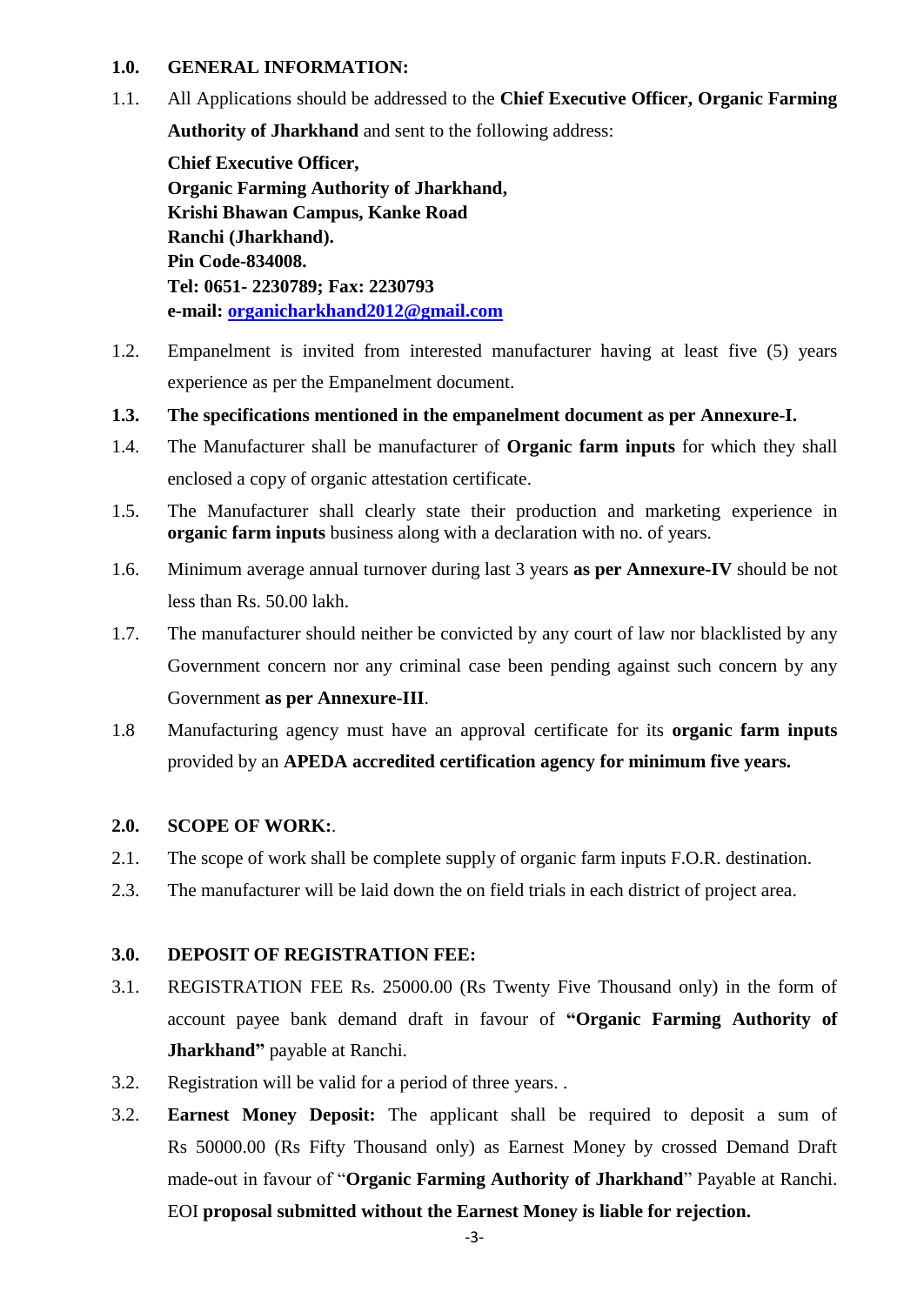3.3. No interest will be payable on EMD. The EMD will be refunded after the expiry of registration and successful supply of work.

## **4.0. GUIDELINES FOR SUBMISSION:**

- 4.1. Interested manufacturer with requisite experience may submit required documents in packet (Technical Part) as detailed below:-
- 4.2. Packet 1 (Technical Part)
	- I. Firm Registration i.e. Memorandum & Articles of Association in case of company, Partnership Deed & Registration certificate thereof in case of Partnership Deed & Shops & Establishment Certificate & Affidavit from the proprietor in case of proprietary firm.
	- II. Board resolution in case of Company, Authority Letter or Power Of Attorney in case of partnership firm or proprietary firm.
	- III. Sales Tax / VAT Registration Certificate (valid in Jharkhand) of Manufacturer/ Authorized Dealer/ Declaration by manufacturer that prior to work JVAT registration will be submitted.
	- IV. Photo copy of PAN No. issued by Income Tax Department.
	- V. Sales Tax clearance certificate & Sales Tax Return filed during last two year.
	- VI. Audited balance sheet along with annual report and IT return should be submitted for the last three years (the average annual turnover should be Rs.50.00 lakh minimum for the last three years).
	- VII. CA Certificate as per **Annexure IV**.
	- VIII. Profile & Track Record of the manufacturer.
	- IX. Organic attestation certificate from APEDA accredited agency for minimum five years.
	- X. Copy of registration of Trade Mark from the competent authority in support of the brand for the offer has been submitted.
	- XI. District wise list of authorized dealers in Jharkhand.
	- XII. Manufacturers have to produce their Internal Quality Assurance and Quality Control (QA/QC) plan.
	- XIII. Empanel Documents Fee of Rs. 2000/- (Rupees Two Thousand Only) in the form of Demand Draft from a Scheduled Bank drawn in favour of the **"Organic Farming Authority of Jharkhand"** payable at Ranchi.
- 4.3. The evaluation Committee for the empanelment will have the right to inspect the manufacturing unit of the firm and if the Committee feels that the Company/firm is not having the required machinery, technical personnel and other facilities like financial back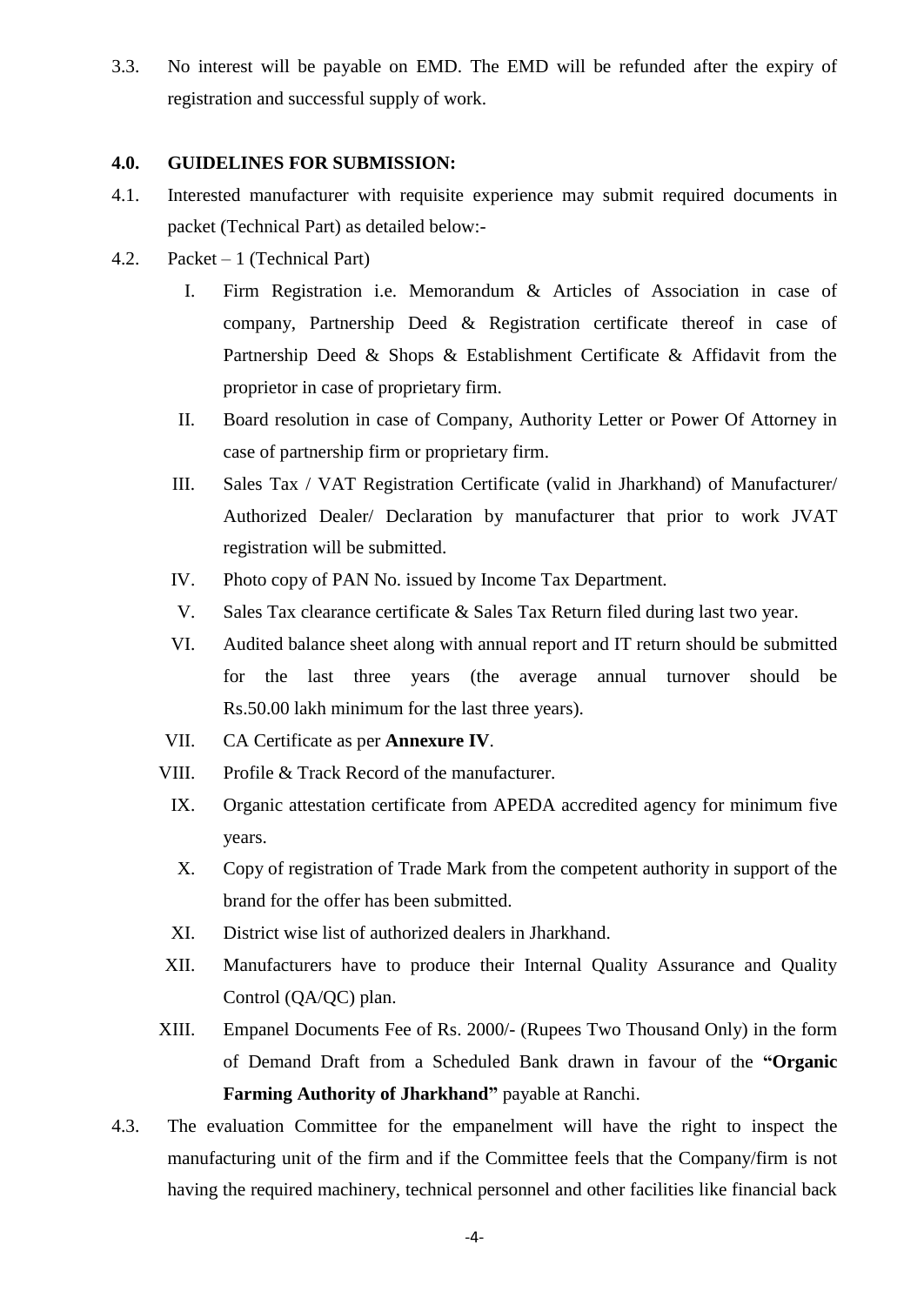ground and capacity to execute tender, the approved tender is liable for cancellation and Performance guarantee will be forfeited.

- 4.4. Samples shall be drawn from the production centre by the concerned authority of Agriculture Department and sent to Govt/Govt. recognized Laboratories/Universities for testing. The analysis charges shall be borne by the qualified Manufacturer(s).
- 4.5. The technical part submitted will be evaluated on the basis of the following criteria:

| S.N.             | Criteria                                                | <b>Marking Scale</b> | <b>Maximum Marks</b> |  |
|------------------|---------------------------------------------------------|----------------------|----------------------|--|
| 1.               | Availability of Sales Center in Jharkhand               | 10 Marks             | 10 Marks             |  |
| 2.               | Agreeability for Demonstration & Training<br>of farmers | 5 Marks              | 5 Marks              |  |
| 3.               | Total years of experience for manufacturing             | 5 Marks for each     | 30 Marks             |  |
|                  | of approved organic farm inputs under NPOP              | years                |                      |  |
| $\overline{4}$ . | Number of single orders worth Rs. 5.00 lakh             | 2 Marks for each     | 10 Marks             |  |
|                  | and above                                               | such order           |                      |  |
| 5.               | <b>Bank Solvency Certificates</b>                       | 3 marks for each     | 15 Marks             |  |
|                  |                                                         | Rs. 5 Lakh           |                      |  |
| 6.               | Annual Turnover, which will be average of               | 3 Marks for every    | 30 Marks             |  |
|                  | last three years on the basis of balance sheet          | 10 lakh              |                      |  |

#### **5.0. PART – 2 (Product Specification Part):**

- 5.1. Document in support of quality of product at State/National/International level if any.
- 5.2 Supply of Bio-fertilizer must be as per FCO and Bio-pesticide as per latest CIB act.
- 5.3 The manufacturer shall submit an affidavit regarding the rates of bid quoted in tender **that the rates of organic farm inputs which are quoted in financial bid are the minimum price and not more than the market price in the State of Jharkhand.**
- 5.4 Document in support of approval of the product as organic input by APEDA accredited certification body.

#### **6.0. SELECTION PROCESS:**

A designated committee will evaluate the empanelment document received.

Technical assessment will be based on technical evaluation criteria as mentioned in paragraph 4 as well as technical specification mentioned in **Annexure-I**.

On the basis of assessment of technical part and product specification part the manufacturer will be short listed at will be registered through a MOU.

#### **7.0. TIME LINE:**

After selection of the agencies the supply order will be issued as per the requirement of the product by district implementation agencies in the light of which the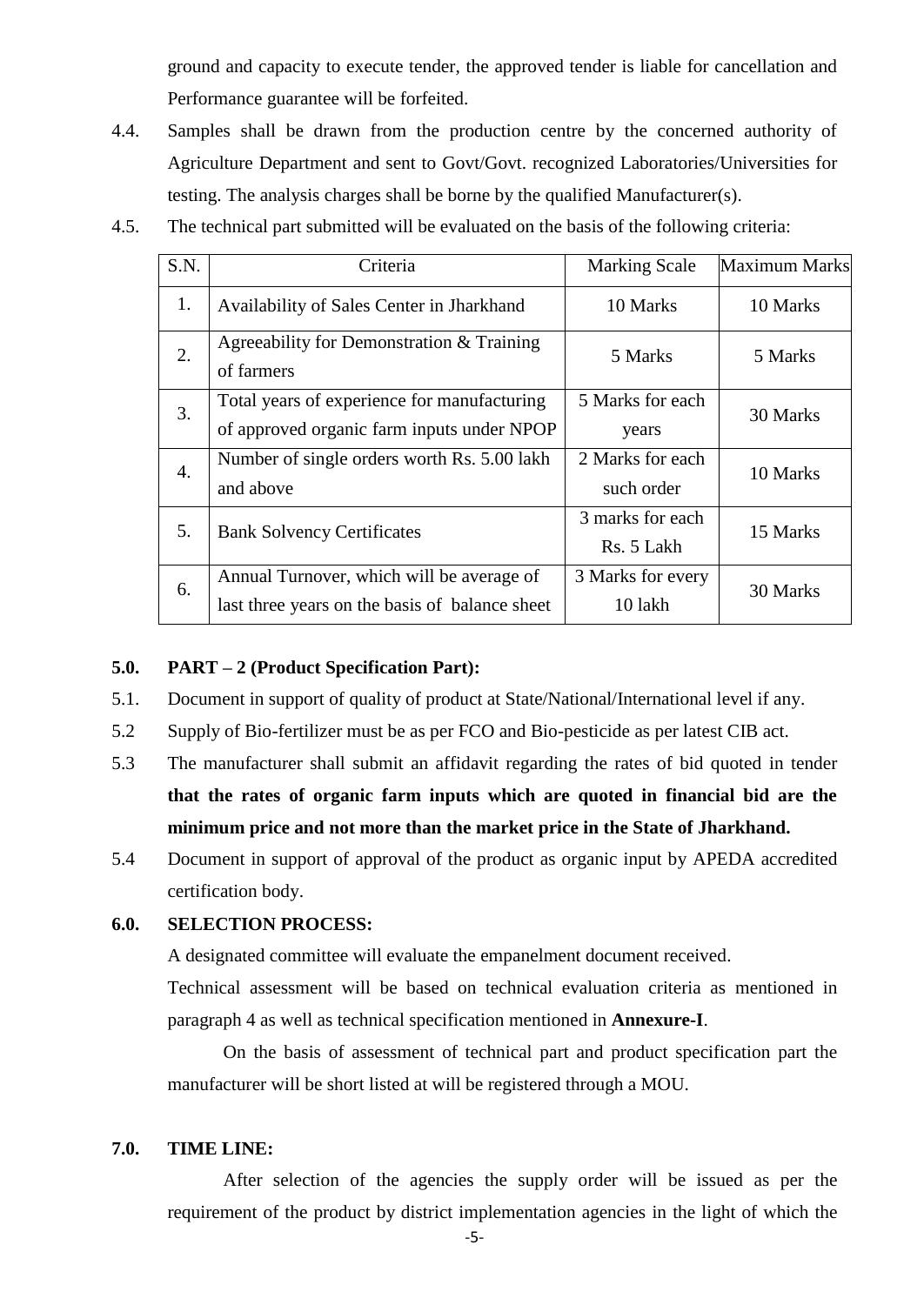ordered material will have to be delivered within the specified time limit to the corresponding districts.

# **8.0. TERMS OF PAYMENT:**

- 8.1. No advance payment will be made.
- 8.2. In case of subsidy scheme, the subsidy will be transferred to the farmers Account. Farmers will pay to the manufacturer. Payment through cheques/drafts/RTGS/Online directly will be made. Bank commission will be borne by the firm.
- 8.3. **Payment will be made only after successful supply as per the ordered quantity.**

#### **9.0. VALIDITY PERIOD:**

Manufacturer should specify the validity period of their offer which should be for a period of at least 365 days from the date of opening of tender.

## **10.0. OTHER IMPORTANT INFORMATION:**

- 10.1. The Manufacturer will not sell products of same specification at a lower price than the rates offered to **OFAJ** to any manufacturer or person anywhere in Jharkhand. If such incident is noticed, the **OFAJ** will restrict all payments to such a lower rate and take further action as deemed fit.
- 10.2. The performance guarantee of the successful Manufacturer who does not fulfill the obligation of supply of stocks as per orders/specification/packing/maintenance of quality shall be forfeited and alternative arrangements will be made for procurement of such products and any additional cost in this will be to the account of defaulter.
- 10.3. The successful Manufacturer shall not sublet or assign this contract or any part of it to other manufacturer.
- 10.4. Wherever any of the tendering conditions is not applicable then proper documents and satisfactory evidence to that effect must be submitted to the competent Authority.
- 10.5. To ensure high quality standard, if any of the products for which the tender is called for, is manufactured under the technology developed and patented by any of the GOI undertakings, then the product proposed to be supplied by the manufacturer participating in the tender must be manufactured either under GOI technology or through any other equivalent technology that has been field tested at least for two years by any of the Agriculture University or Govt. Labs in India.
- 10.6. The products supplied shall be with sound packing. Damaged bags, if any, shall be replaced by the supplier with sound packing at his own cost. The responsibility of quality and quantity (miss-branding/under weight) of the material supplied lies with the supplier only.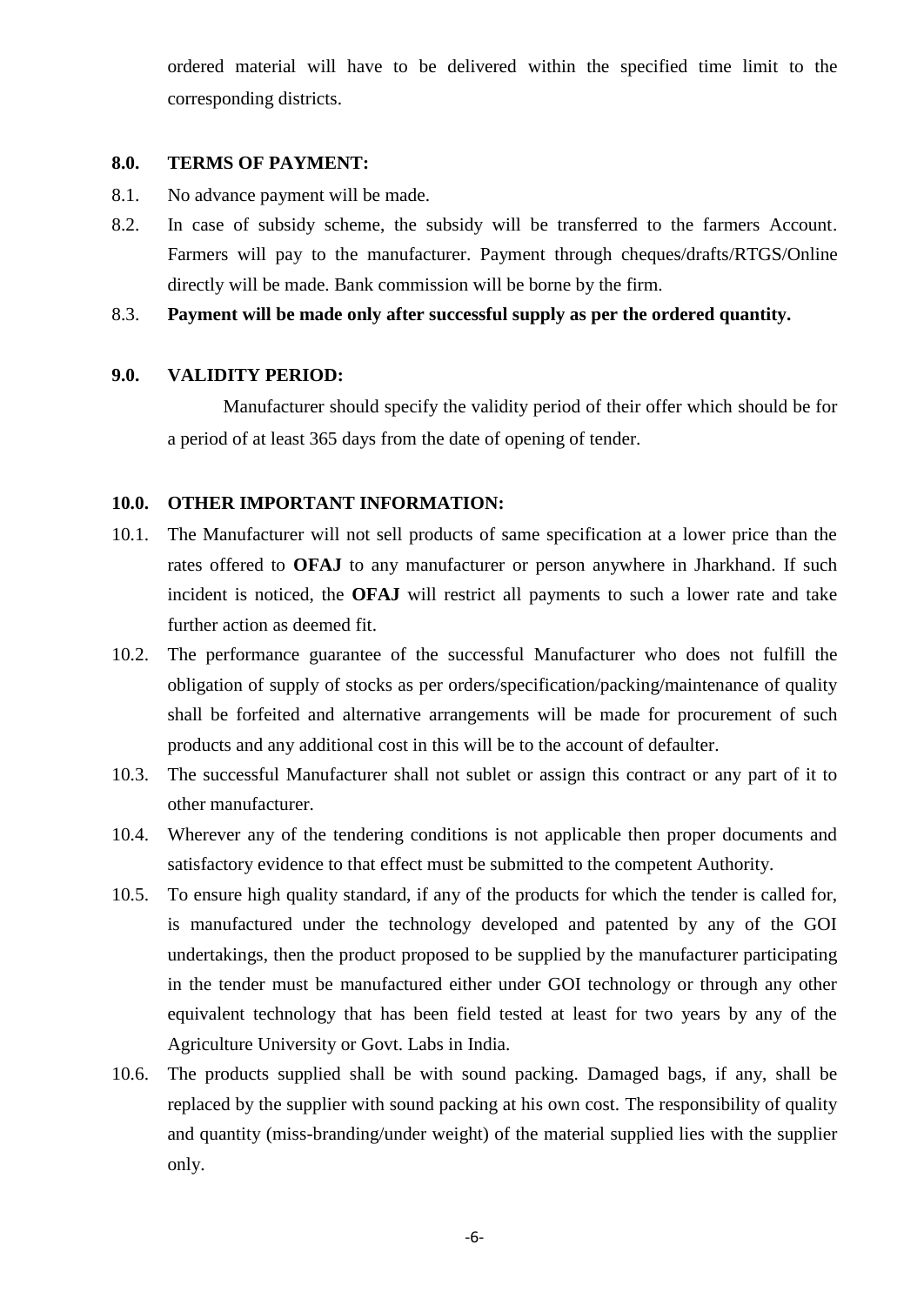- 10.7. The Competent Authority reserves the right to summarily reject an offer received from any agency on national security considerations, without any intimation to the bidder.
- 10.8. The Competent Authority reserves the right to place an order for the full or part quantities under any items of work indicated above.

## **11.0. PENALTY CLAUSE:**

Any delay from the stipulated schedule would invite a penalty of Rs. 500/- per day as enumerated in the Scope of Work indicated above.

#### **12.0. QUANTITY:**

The quantity of requirement will be decided as per the Central/State Schemes under agriculture & Horticulture Sector.

#### **13.0. TEST CERTIFICATE:**

Test certificates, where applicable should be furnished.

#### **14.0. GUARANTEE:**

- 14.1. In the event of any materials failing to conform to the specifications on quality the **OFAJ** has the right to reject them out right and the supplier shall replace the rejected materials with fresh stock at his own cost.
- 14.2. Empanelment document which is not submitted in prescribed Performa shall be rejected. Any additional particulars can be furnished in the accompanied letter of statement.
- 14.3. Empanelment document which does not contain full details regarding technical particulars, test certificates, delivery period, etc. will not be considered.
- 14.4. The undersigned reserves the rights to reject whole or part of any or all of the application without assigning any reason.

#### **15.0. CANCELLATION OF ORDER:**

The authority issuing the order reserves the right to cancel whole or part of the supply orders of those suppliers, who are found to be defaulter for delayed supply of the job or the supply of non-standard quality of materials.

#### **16.0. TERMINATION BY DEFAULT:**

The Authority reserves the right to terminate the contract of any manufacturer/manufacturer in case of changes in the Government procedures or unsatisfactory services.

#### **17.0. FORCE MAJEURE:**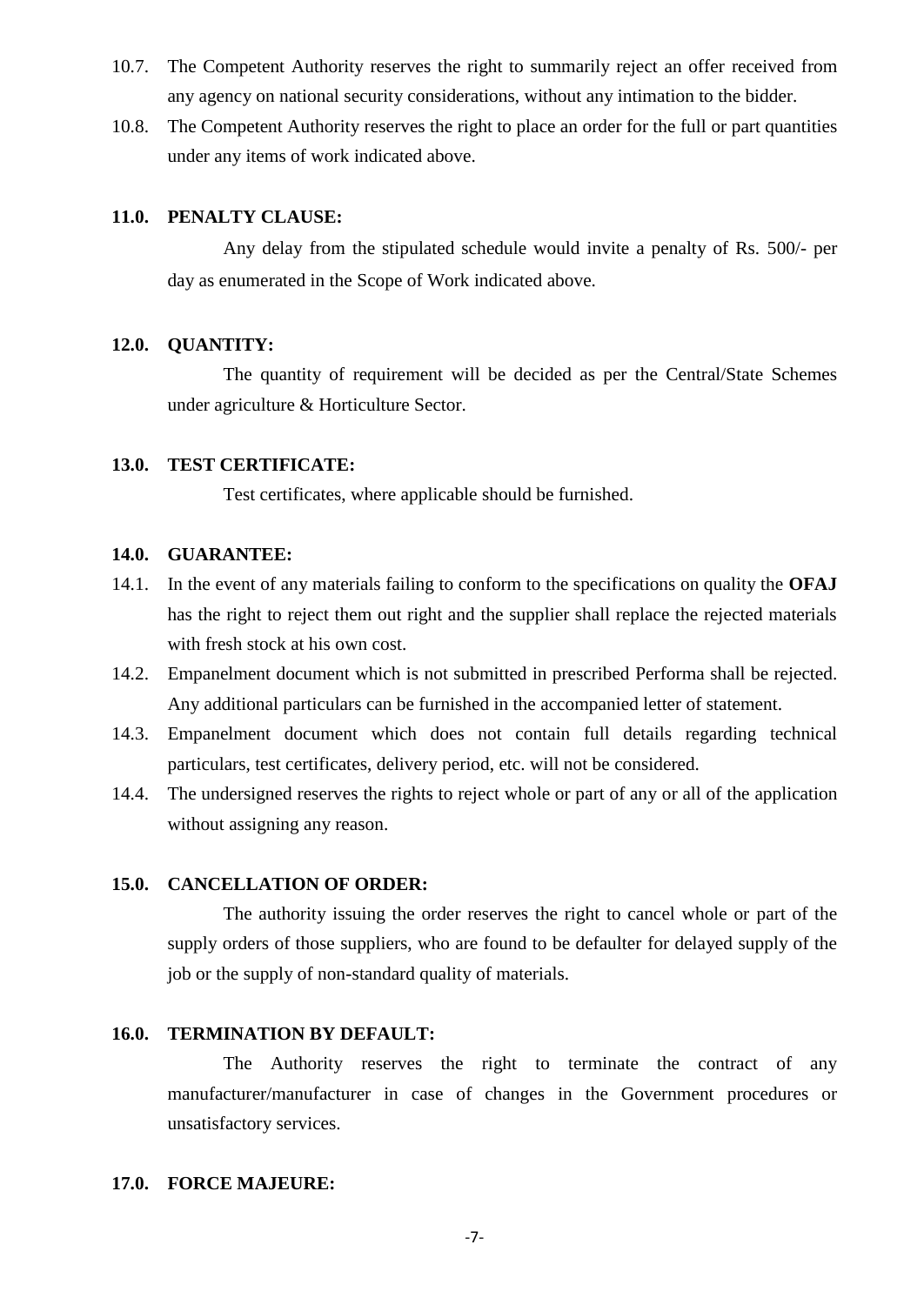Neither party will be liable in respect of failure to fulfill its obligations, if the said failure is entirely due to Acts of God, Governmental restrictions or instructions, natural calamities or catastrophe, epidemics or disturbances in the country. The party affected by an event of Force Majeure will immediately notify the other party of such an event and will also notify the unaffected party on cessation of disability resulting from such Force Majeure Act.

#### **18.0. DISPUTE RESOLUTION:**

In case of dispute between the supplier and the OFAJ, Jharkhand the matter shall be referred to the Secretary, Department of Agriculture and Sugarcane Development, Jharkhand whose decision shall be final and binding upon both the parties.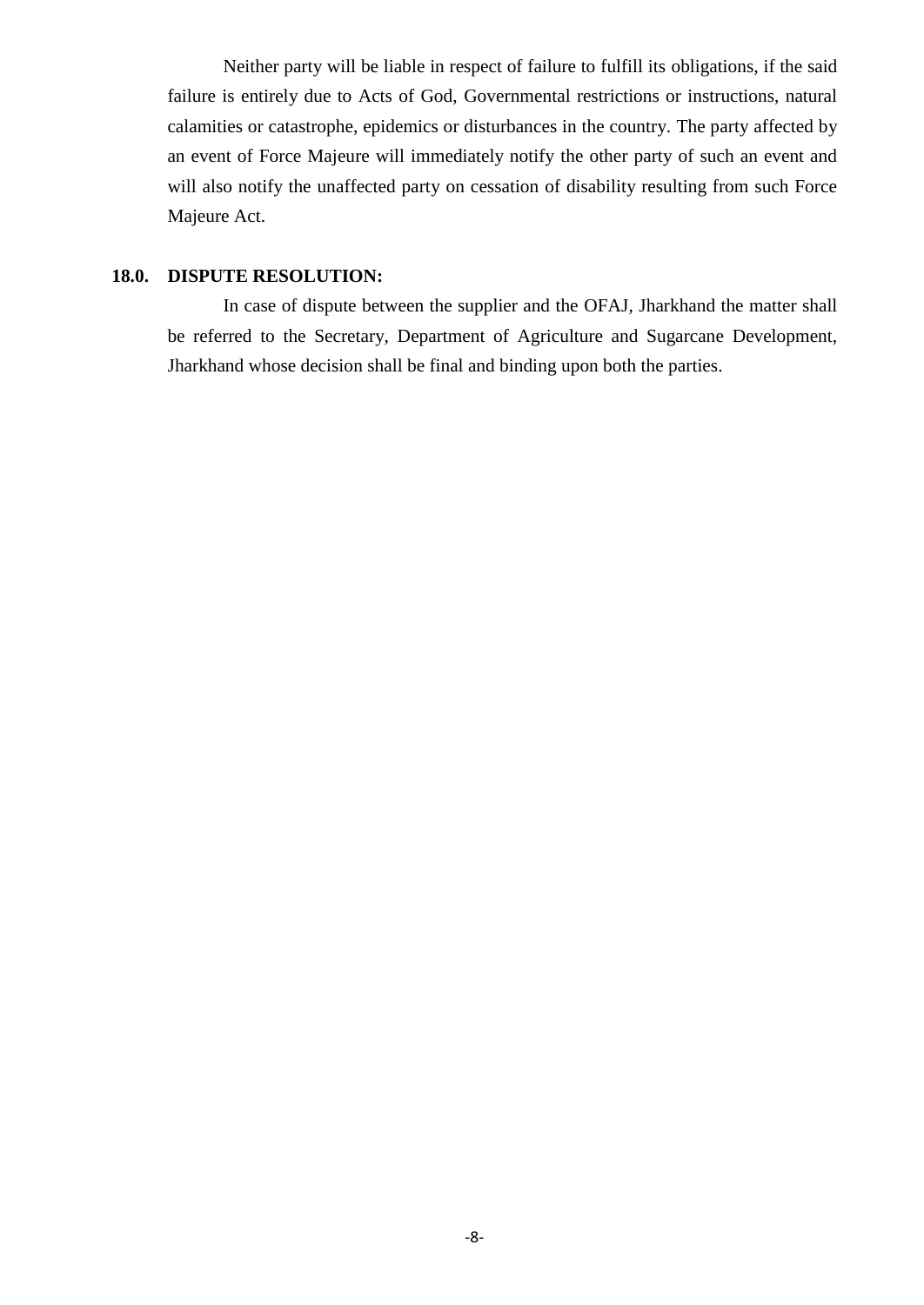- 1. Name of Firm:
- 2. Nature of the Firm (Proprietorship/Partnership/Pvt. Ltd. Company/Any other firm):
- 3. Address with telephone no., fax no. & e-mail id:
- 4. Details of Trial/Testing of any product with SAUs or Agriculture related Central Institutes:
- 5. Status of financial position (Certificates from concerned Banks should be enclosed):
- 6. Are you Income Tax/Sales Tax/Vat payee, if so, certificate of I.T.R & S.T. Regn. may be furnished:
- 7. Income Tax Permanent A/c. No:
- 8. Sales Tax/VAT No:
- 9. Phone/Mobile No:

I also hereby enclose the "Technical Part", other relevant details and documents to support my work details given above.

I do hereby declare that the above particulars furnished by me are true to my knowledge and belief. I do hereby undertake to abide by all terms and conditions of Expression of Interest document. I enclose the following documents and certificates:

- i. Copy of PAN Card & Latest I.T. Return
- ii. Copy of VAT Registration Certificate
- iii. Audited balance sheet of last three years
- iv. Attestation certificate of organic farm inputs under NPOP regulation
- iv. Others (Please specify)

Terms and conditions duly accepted and signed are also enclosed.

Dated: (Signature of the Manufacturer with designation and Official Seal)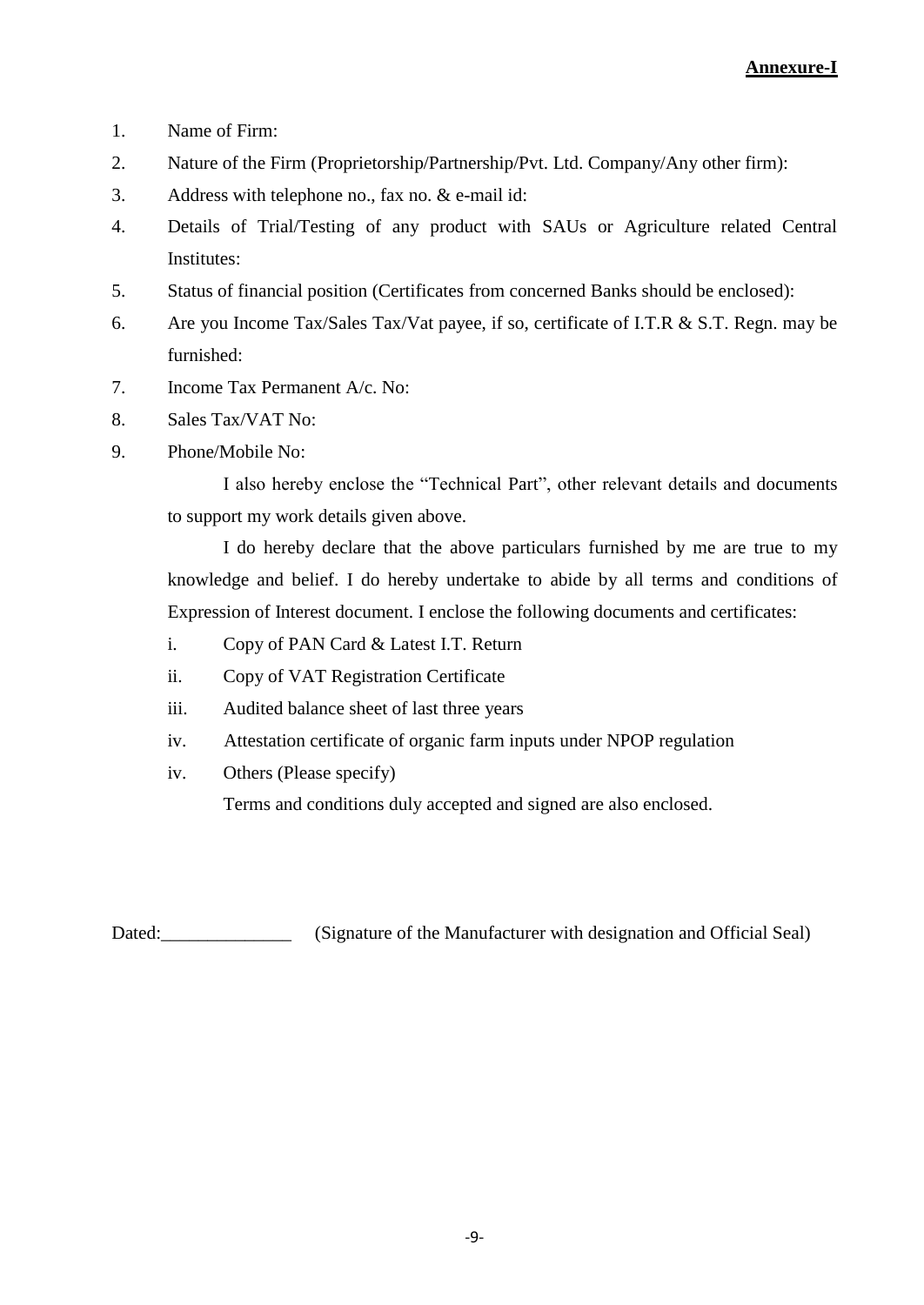# **PRODUCT SPECIFICATION OF APPROVED ORGANIC FARM INPUTS**

| S.N. | Name of the Item        | Specification | Unit     | Rate in Rs                     | Production            |
|------|-------------------------|---------------|----------|--------------------------------|-----------------------|
|      |                         |               | (Kg/ltr) | (In figures $&$<br>words both) | Capacity<br>Per Month |
|      |                         |               |          |                                | $($ In MT $)$         |
| 1.   | Bio-fertilizer          |               |          |                                |                       |
| 2.   | Bio-pesticide           |               |          |                                |                       |
| 3.   | <b>Plant Growth</b>     |               |          |                                |                       |
|      | enhancers               |               |          |                                |                       |
| 4.   | <b>Soil Conditioner</b> |               |          |                                |                       |
| 5.   | Other approved          |               |          |                                |                       |
|      | Bio-products if any     |               |          |                                |                       |

Rates quoted are inclusive of Taxes /duties like Sales tax /VAT, excise duty, Inspection charges etc. if any

**The rates should be quoted in Indian Rupees only**, for each item separately, both in figures and words in such a way that interpolation is not possible and all over-writings should be strictly avoided or rewritten and correction should be duly attested prior to the submission of tender. The rates should include all taxes packing costs, transportation, unloading costs at destination in all Districts in Jharkhand.

Seal of the Company Signature of Authorized Signatory

Date: Name

Designation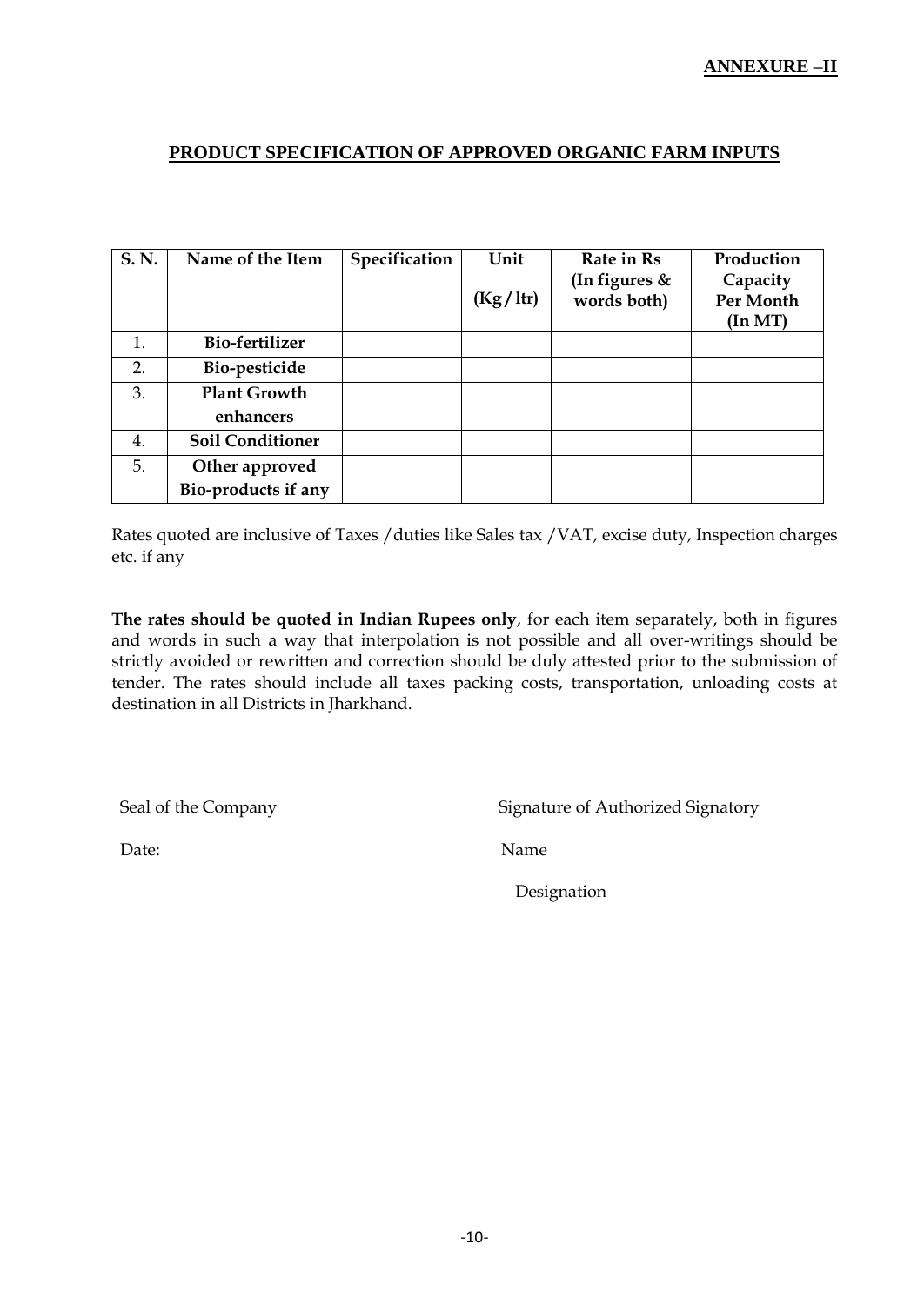#### **AFFIDAVIT**

I, …………………………… S/o …………………………. Director/Proprietor of M/s ................................................. having its Registered Office at ............................... do hereby solemnly affirm and declare as follows:

- 1. That I have been authorized to execute this affidavit on behalf of this Company/Firm by the Board of Directors vide its Resolution passed on ..............................................
- 2. That the Chief Executive Officer, Organic Farming Authority of Jharkhand vide Advertisement published in ……............................ had **INVITATION OF APPLICATIONS FOR EMPANELMENT FOR SUPPLY OF ORGANIC FARM INPUTS (BIOFERTILIZERS/ BIOPESTICIDES / MICRONUTRIENT / PLANT GROWTH ENHANCERS/ OTHER APPROVED BIO-PRODUCTS IF ANY) IN THE STATE OF JHARKHAND**.
- 3. That in response to the said Advertisement as stated above, our firm has submitted its Technical & Product specification part to the Chief Executive Officer, Organic Farming Authority of Jharkhand, on......................................
- 4. That it is here declared that ………………………………….. (Manufacturer) or in its office bearer has never been black listed by Govt/Semi Govt. Agency and there is no legal action pending against the manufacturer or any punishment order issued in any criminal proceeding against the same.
- 5. That Technical part of our firm M/s .............................................. containing necessary information and particulars furnished as per given Performa.
- 6. That the statements made in paragraphs 1 to 5 of the foregoing Affidavit as above are true to my knowledge and belief and if anything is found contrary, I stand liable to be prosecuted under appropriate Act/Laws in force.

Solemnly affirmed by the said............. at .....................on this the..........day of..........2015.

Deponent:

Identified by me: